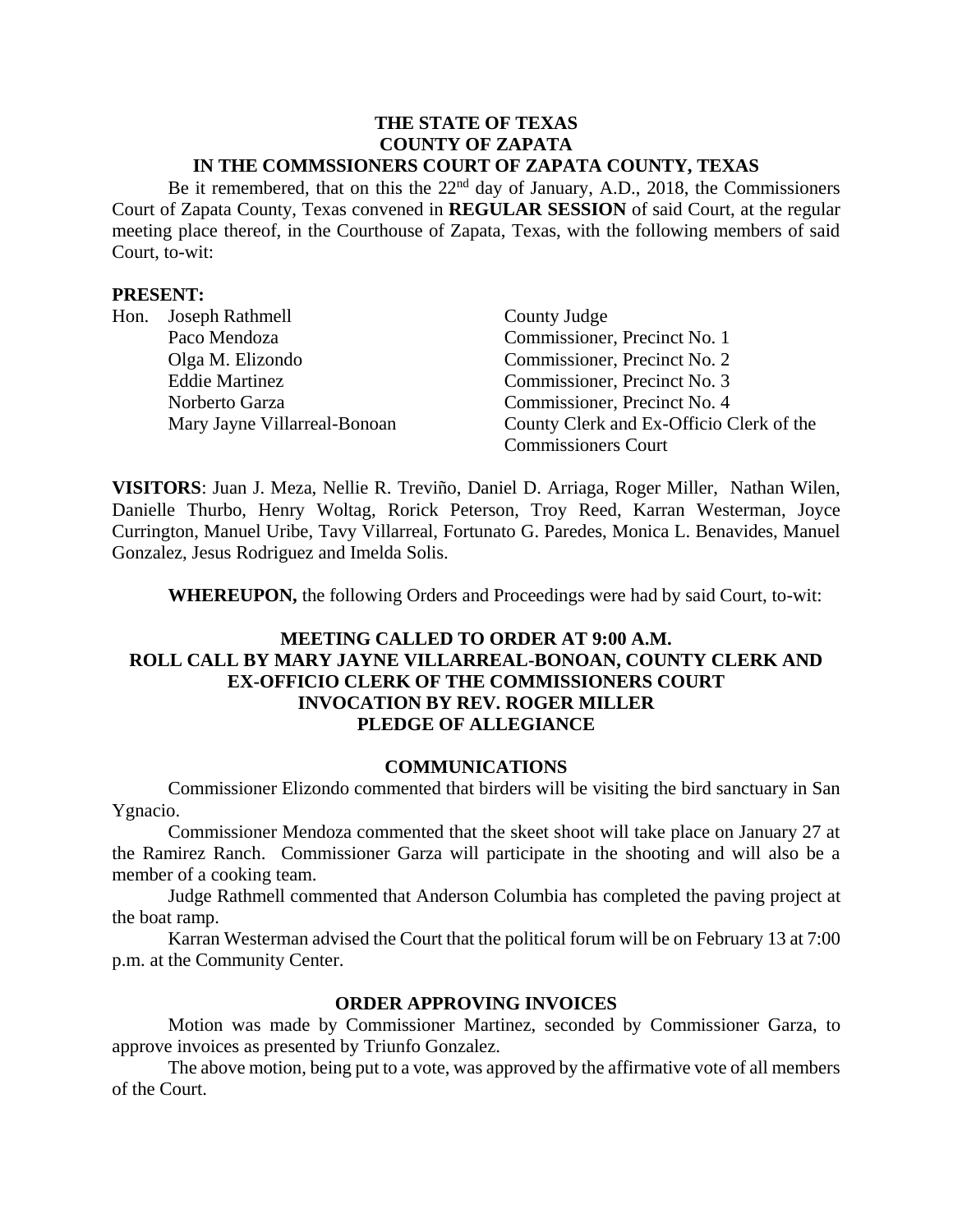### **ORDER APPROVING CHECKS ISSUED**

Motion was made by Commissioner Garza, seconded by Commissioner Mendoza, to approve checks issued as requested by Hon. Romeo Salinas, County Treasurer.

The above motion, being put to a vote, was approved by the affirmative vote of all members of the Court.

# **PRESENTATION OF CEU CERTIFICATES BY JESSE RODRIGUEZ, TEXAS A & M AGRILIFE EXTENSION AGENT**

Jesse Rodriguez, Texas A & M AgriLife Extension Agent, presented Commissioners Court with the CEU Certificates for his attendance of the 2017 AgriLife Commissioner's Court Conference.

# **PRESENTATION BY HENRY HOLTANG OF ESP RENEWABLES**

Henry Holtag of EDP Renewables made a presentation on the Wing Energy Development Project for Zapata County, Texas. There are currently four potential projects in Texas. The locations for Zapata County are East of San Ygnacio, completion by contractor should be in 2019.

## **ORDER APPROVING USE OF ZAPATA COUNTY ARENA/SHOWBARN FOR API ROPING**

Motion was made by Commissioner Mendoza, seconded by Commissioner Garza, to approve request to use the Zapata County Arena/Showbarn for API Roping on April 13<sup>th</sup> and 14<sup>th</sup> as requested by Hon. Olga M. Elizondo, Commissioner Pct. 2.

The above motion, being put to a vote, was approved by the affirmative vote of all members of the Court.

# **ORDER APPROVING CHANGE ORDER NO. 3 FOR PHELPS SEWER PROJECT AND RECONCILE PROJECT AMOUNTS**

Motion was made by Commissioner Martinez, seconded by Commissioner Garza, to approve Change Order No. 3 for the Phelps Sewer Project and reconcile project amounts as completed as requested by Manuel Gonzalez, Premier Engineering.

The above motion, being put to a vote, was approved by the affirmative vote of all members of the Court.

## **ORDER TO TABLE REQUEST BY NELLIE R. TREVIÑO, PERSONNEL DIRECTOR, REGARDING DETERMINING THE LOGISTICS OF RECOGNIZING RETROACTIVELY EMPLOYMENT OF FORMER ZAPATA COUNTY JUVENILE REFEREE FROM 2000 - 2007**

Motion to table request by Nellie R. Treviño, Personnel Director, regarding the determination of the logistics of recognizing retro actively the employment of a former Zapata County Juvenile Referee from 2000 through 2007.

The above motion, being put to a vote, was approved by the affirmative vote of all members of the Court.

### **No action was taken on the following item**

13. discussion with possible action to support a Chapter 312 Tax Abatement for EDP Renewables and Zapata County, Texas, if a written tax abatement agreement can be reached between EDP Renewables and Zapata County, Texas, which said agreement will need to be